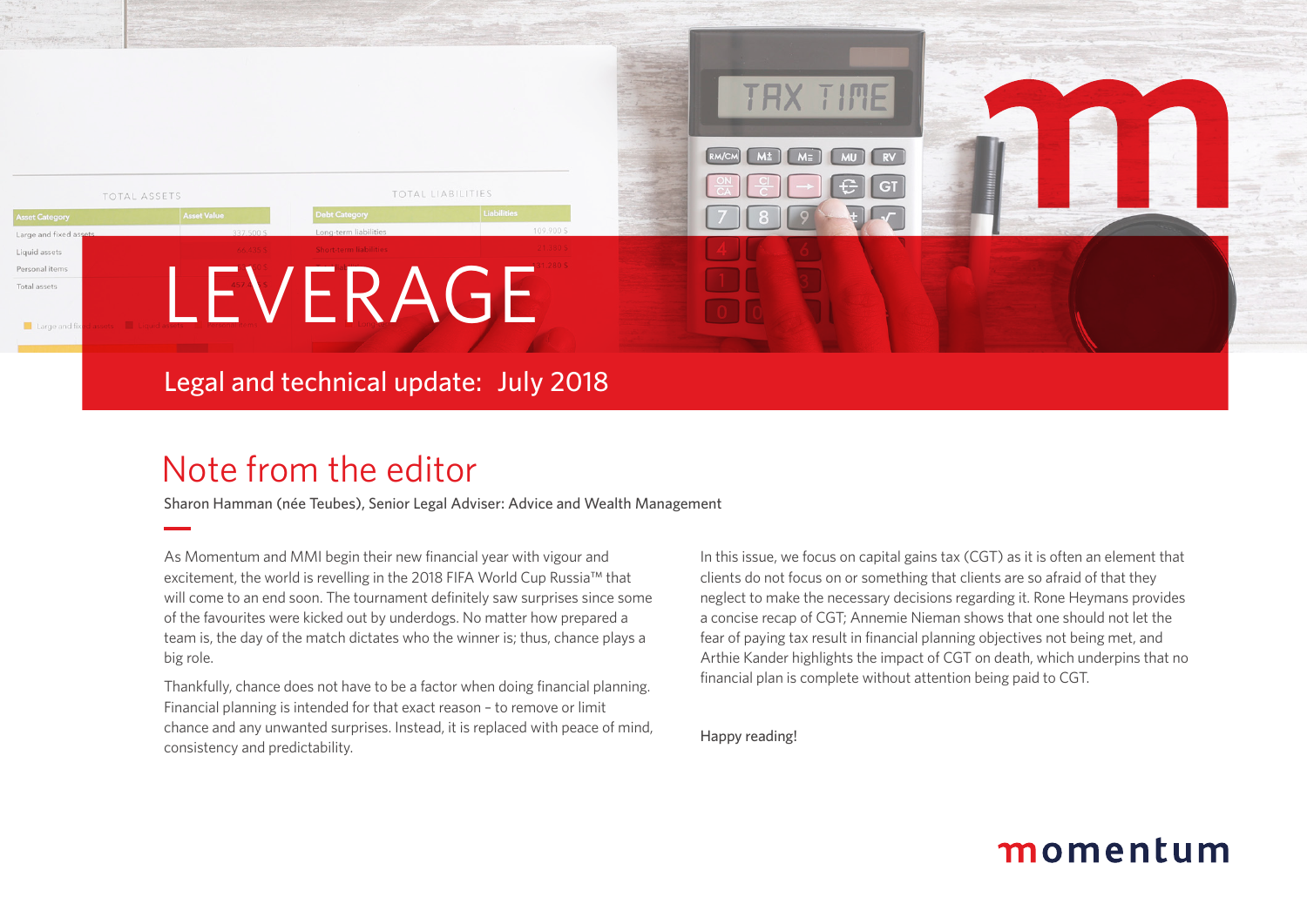# Overview of capital gains tax (CGT)

By Rone Heymans, Legal adviser: Financial Planning and Advice

The purpose of this article is to provide a high level overview of what Capital Gains Tax (CGT) is, and is intended to serve as a quick refresher or an introduction to the topic.

CGT brings a whole new dimension to a client's financial planning and the impact that it may have on a client's overall financial plan is often underestimated. CGT is not a separate tax. Where there is a taxable capital gain it is included in taxable income and subject to normal income tax; therefore, possibly increasing the taxpayer's marginal tax rate.

As of 1 October 2001, CGT applies to the disposal of a resident's worldwide assets and of a non-resident's immovable property or assets of a permanent establishment situated in SA. CGT applies if the asset is disposed of on or after 1 October 2001, irrespective of whether the asset was acquired before or after that date.

The Eight Schedule to the Income Tax Act provides for four key definitions that are the building blocks when determining whether there is a capital gain or loss, namely:

- 1. Asset,
- 2. Disposal,
- 3. Base cost, and
- 4. Proceeds.

#### Is the asset a capital asset?

The definition of an 'asset' is wide and includes property of whatever nature and any right to or interest in such a property. It can include any physical asset or right, shares, unit trusts, endowments, trademarks, copyright, goodwill, gold, silver and platinum coins. Currency (local and foreign) is specifically excluded; therefore, CGT will not apply to cash. The intention of the taxpayer will determine whether the asset was held as a capital asset. Where a capital asset is disposed of, the proceeds received as a consequence will be a capital amount that is subject to CGT.

#### Was there a 'disposal' or 'deemed disposal' of the capital asset?

A 'disposal' will basically include every situation where there is a change of ownership of an asset; examples are:

- The sale, donation, conversion, scrapping or destruction of an asset,
- The vesting of an interest in a trust asset in a beneficiary, and/or
- The distribution of an asset by a company to a shareholder.

'Deemed disposals' include:

• When a person ceases to be a SA resident;

- When there is a change in the use of an asset; for example, when a capital asset becomes trading stock;
- When an asset is transferred between the funds of a long-term insurer; and/or
- When a person dies.

#### What are the 'proceeds' or 'deemed proceeds'?

'Proceeds' are the total amount received or accrued to the taxpayer as a result of the disposal. Where assets are disposed of by way of donation or to a connected person at a non-arm's length price or for a consideration not measurable in money it will be deemed to be disposed of at market value. The proceeds will also be deemed to be equal to market value in the case of cessation of residence and on death.

#### Base cost

Capital gains or capital losses are the difference between the proceeds received as a result of the disposal, less the base cost.

Though the determining of the base cost can become a complex and cumbersome exercise; for the purposes of financial planning, you should keep it as simple as possible. For assets acquired after 1 October 2001, the base cost will be the purchase price paid for the asset plus any allowable expenditure. Holding costs such as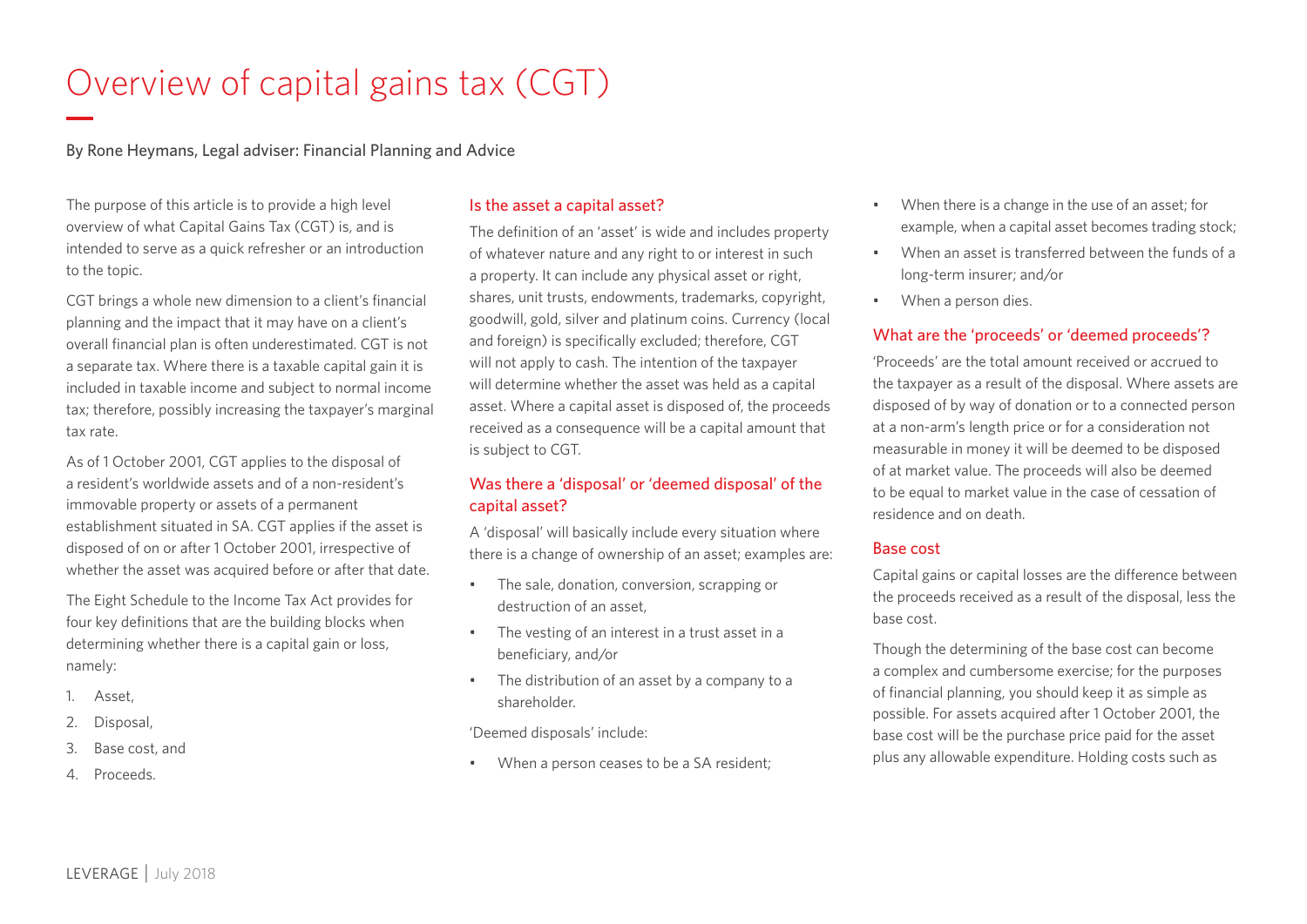repairs, maintenance, rates and taxes usually do not form part of the base cost.

For assets acquired before 1 October 2001, the valuation date value must be determined by applying the market value as at the valuation date. Where the market value on the valuation date is not available, then it is common practice to rely on the 20% of proceeds as the base cost for financial planning purposes. Generally, this will also result in the worst case scenario, which is always the safest route to take when doing financial planning.

#### **Exclusions**

There are certain exclusions that a taxpayer is entitled to when determining the taxable capital gain. It can be summarised as follows.

#### Annual exclusions

The annual exclusion for natural persons and special trusts is R40 000. Upon death, the taxpayer will be entitled to an exclusion of R300 000.

#### Other exclusions

The disposal of certain other assets is excluded from the application of CGT; for example:

- Personal use assets.
- Lump sum payments from retirement funds,
- Proceeds from pure risk policies without a cash value,
- Proceeds from endowment policies which are not second-hand policies,
- Tax-free investments, and
- Compensation for personal injury claims.

There is also a small business asset exclusion limited to R1 800 000 during a person's lifetime.

Another common exclusion is the primary residence exclusion. Where the proceeds of the disposal of a primary residence is less than R2 000 000, then no CGT is relevant. If the proceeds are more than R2 000 000, then the first R2 000 000 of any capital gain or loss on the sale of a primary residence is disregarded for CGT purposes.

#### Rollover of capital gains or loss

In some cases, capital gains or losses are rolled over to a future year of assessment; for example, the transfer of assets between spouses as well as certain involuntary disposals such as the loss or destruction of an asset.

#### Determining Capital Gains Tax (CGT)

Once it is established that the four key elements are present, then CGT can be determined. A taxable capital gain (which will be added to taxable income), or a capital loss (which will be carried forward to the following

tax year to be set of against future capital gains) are determined as follows.

Sum of all capital gains and losses received during the tax year

- *The annual exclusion (R40 000 or R300 000)*
- *= Aggregate capital gain or loss*
- *Assessed capital loss carried over from previous tax year*
- *= Net capital gain or assessed capital loss*
- *× Net capital gain by the applicable inclusion rate\**
- *= Taxable capital gain to be included in taxable income*

The inclusion rate applicable to natural persons is 40%. In the case of a company, close corporation (CC) or a trust, the inclusion rate is 80%.

#### Conclusion

CGT is an additional cost that a client has to consider when doing financial planning as it can impact investment returns and liquidity provisions quite substantially. CGT will impact investment choices made as each investment can have a different CGT outcome<sup>1</sup>.

<sup>1</sup> For more information on this, see: Nieman, A. 2018. *Investors should avoid Capital Gains Tax (CGT) to their detriment. Leverage, July 2018*.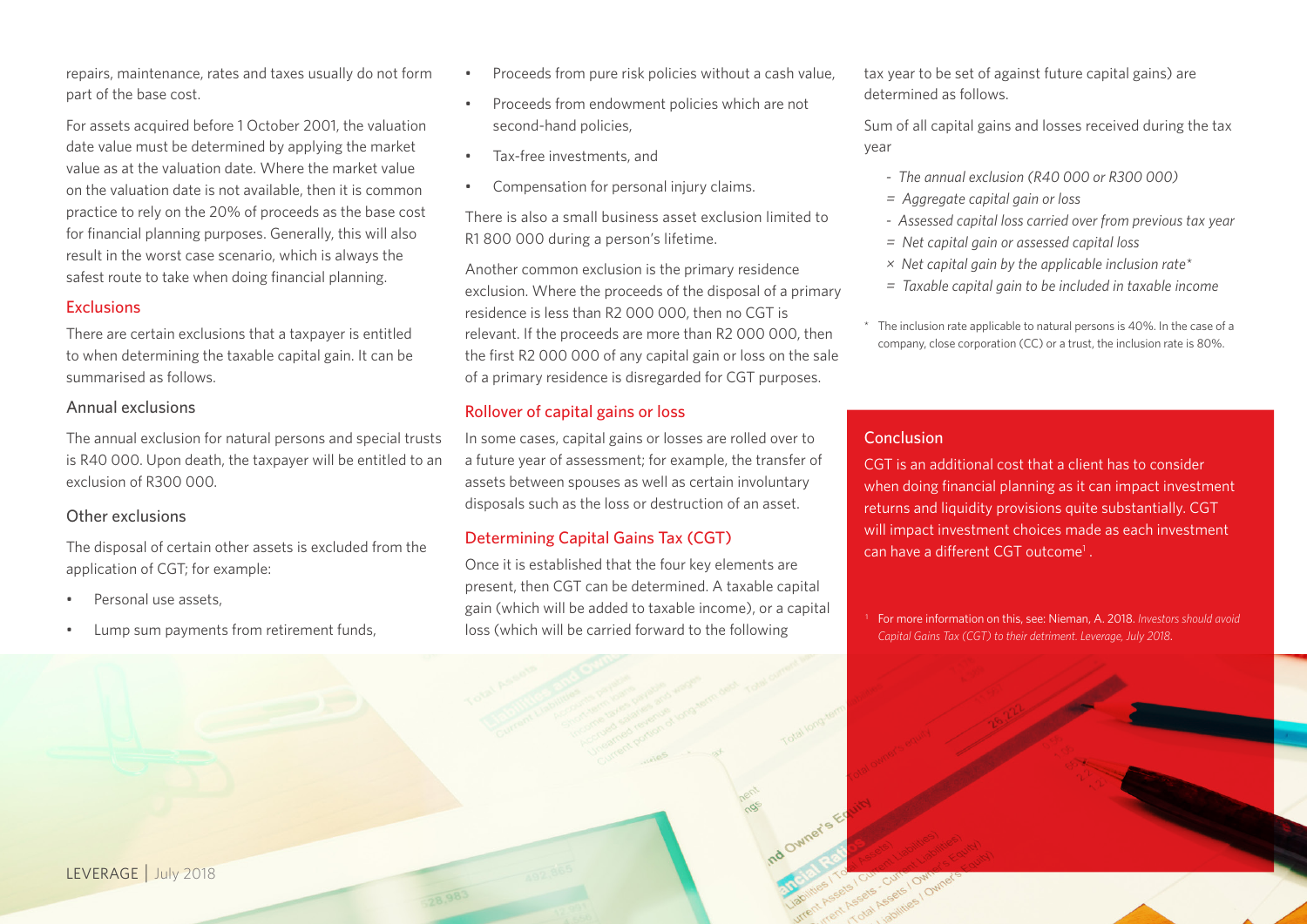# Investors should NOT avoid Capital Gains Tax (CGT) to their detriment

#### By Annemie Nieman, Legal Adviser: Financial Planning and Advice

Investors often invest in 'underperforming' funds or tax-inefficient investment vehicles. Despite this, they avoid switching into more suitable funds or investment vehicles as they do not want to trigger capital gains tax (CGT).

The aversion to trigger CGT is exacerbated by the fact that investors do not really understand the workings of CGT. They think that their CGT liability applies to all returns, when it applies only to realised gains and not to interest earned or dividends declared. Further, they think that they will be liable for CGT on the entire amount switched when in actual fact they are switching nothing more than their own capital. In reality, their CGT liability is often far less than perceived.

These misperceptions can be explained by way of simple examples:



#### Example 1

Adam invested in unit trusts:

- R300 000 in a money market fund and R700 000 in an equity fund.
- Four years later there is R411 178 in the money market fund and R1 024 870 in the equity fund.
- He decides to switch R400,000

| Marginal rate: | 45% |
|----------------|-----|
|                |     |

• Capital gains exclusion: R40 000

If R400 000 is switched from the money market fund, then no CGT will be payable. He will be switching his capital and the after tax interest (he would have paid income tax on the interest earned annually insofar it exceeded the exemption); therefore, there will be no realised gains.

If R400 000 is switched from the equity fund, he would be switching 39.03% of the total equity fund; that is, 39.03% of the initial capital of R700 000 and 39.03% of the gain of R324 870.

Note: He cannot switch only gains, as it cannot be separated from the units (initial capital) on which it was earned.

Therefore, R273 205 (39.03% of R700 000) will represent initial capital (base cost) and R126 795 (39.03% of R324 870) realised capital gains.

CGT will only apply to the R126 795 realised gains, resulting in a CGT liability of only R15 623.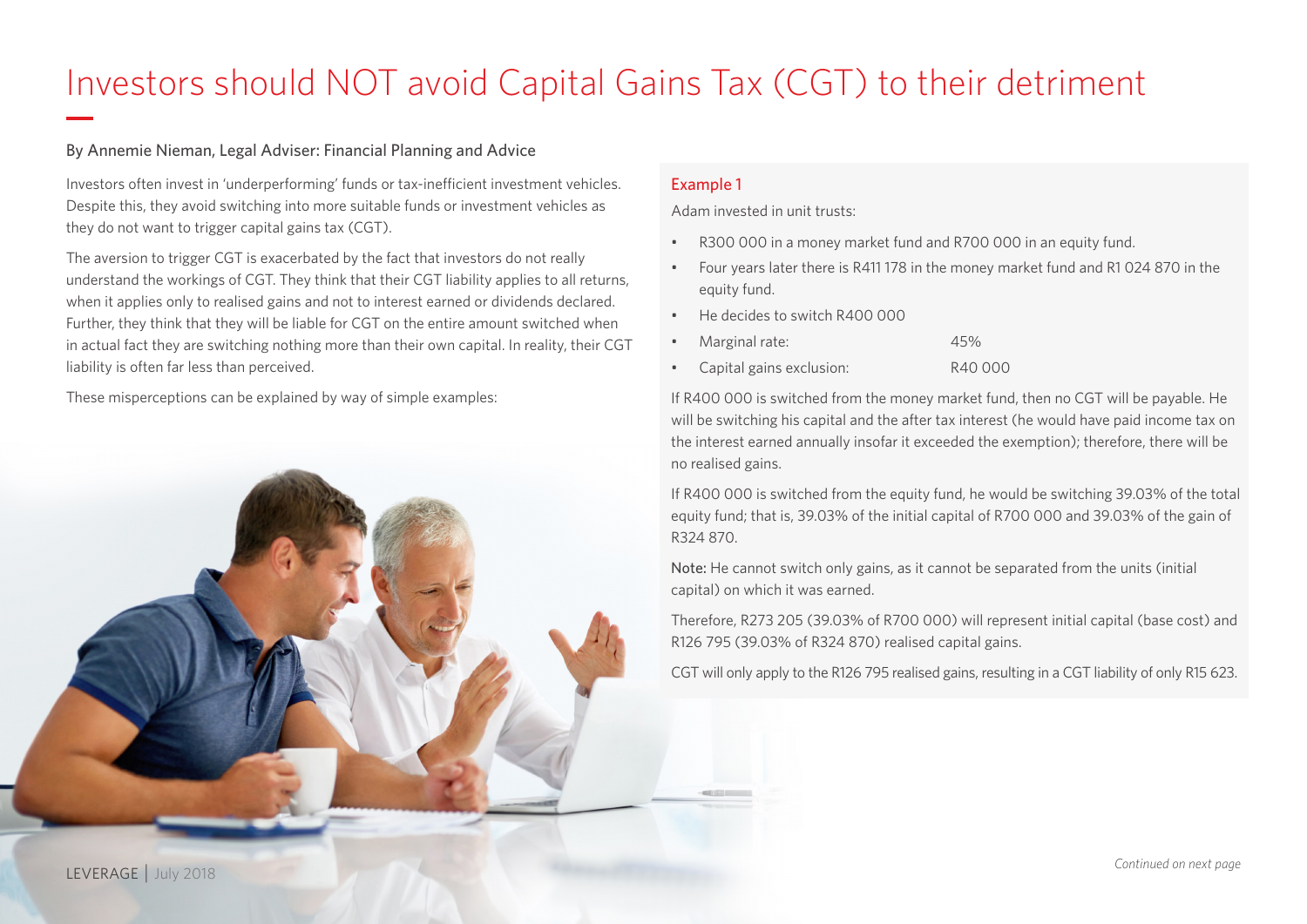#### Example 2

Belinda invested in a unit trust fund:

- Base cost: R1 000 000
- Market value: R1 385 859
- Average return: 8.5% per year
- Marginal rate: 36% (effective CGT rate of 14.4% [40% x 36%])
- Funds needed at retirement in 15 years.
- She needs a return of 12% per year to reach her retirement goals, but is reluctant to switch to a more suitable fund as she does not want to pay CGT of R55 563 (R1 385 859 – R1 000 000) x 40% x 36%).
- Ignore capital gains exclusion.

|                                   | Remaining in the<br>underperforming fund (8.5%) | Switching to better<br>performing fund (12%) |
|-----------------------------------|-------------------------------------------------|----------------------------------------------|
| Market value                      | R1385859                                        | R1330296<br>(R1 385 859 - R55 563)           |
| Base cost                         | R1000000                                        | R1330296                                     |
| Projected value after 15<br>years | R4 711 563                                      | R7 281 462                                   |
| Total capital gain                | R3 711 563<br>$(R4 711 563 - R1 000 000)$       | R5951166<br>(R7 281 462 - R1 330 296)        |
| Capital Gains Tax (CGT)           | R534 465<br>(R3 711 563 x 14.4%)                | R856968<br>$(R5951166 \times 14.4\%)$        |
| Net investment after tax          | R4177098<br>(R4 711 563 - R534 465)             | R6424494<br>(R7 281 462 - R856 968)          |

### Example 3

Trust ABC has a unit trust portfolio –

- Base cost R3 mil
- Market value R5 mil
- Average return 13% per year
- Marginal rate 45%
- No distribution to beneficiaries and no funds required for another 10 years
- The trustees are reluctant to switch to a more tax efficient sinking fund because of the CGT it would trigger, which is equal to R 720 000 ((R5 mil – R3 mil) x 80% x 45%)

|                                   | Remaining invested in the unit trust               | Switching to a sinking fund     |
|-----------------------------------|----------------------------------------------------|---------------------------------|
| Market value                      | R5 000 000                                         | R4 280 000                      |
|                                   |                                                    | (R5 000 000 - R720 000)         |
| Base cost                         | R3 000 000                                         | R4 280 000                      |
| Projected value after<br>10 years | R <sub>16</sub> 972 836                            | R <sub>14</sub> 528 748         |
| Total capital gain                | R <sub>13</sub> 972 836                            | R <sub>10</sub> 248 748         |
|                                   | (R16 972 836 - R3 000 000)                         | (R14 528 748 - R4 280)          |
|                                   |                                                    | 000)                            |
| Capital Gains Tax                 | R5 030 221                                         | R1 229 847                      |
| (CGT)                             | (R13 972 836 x 36%)                                | (R <sub>10</sub> 248 748 x 12%) |
| Net investment after              | R11942615                                          | R13 298 901                     |
| tax                               | (R <sub>16</sub> 972 836 - R <sub>5</sub> 030 221) | (R14 528 748 - R1 229 847)      |

Note - The effective CGT rate in an endowment/sinking fund policy owned by a trust with natural persons as beneficiaries, is 40% x 30% = 12%,

Investors who remain in unsuitable funds or investment vehicles are "shooting themselves in the foot." Twice! They are not ridding themselves of their CGT liability, but they are only ensuring a CGT liability on underperforming returns or at a higher effective rate.

Investors shouldn't reject the idea of switching to more suitable funds or more tax efficient investment vehicles simply because CGT will be triggered. Instead, a proper analysis should be done of what it would cost them to switch compared to what it would cost them if they didn't. Quite often they stand to gain more from a switch than they stand to lose.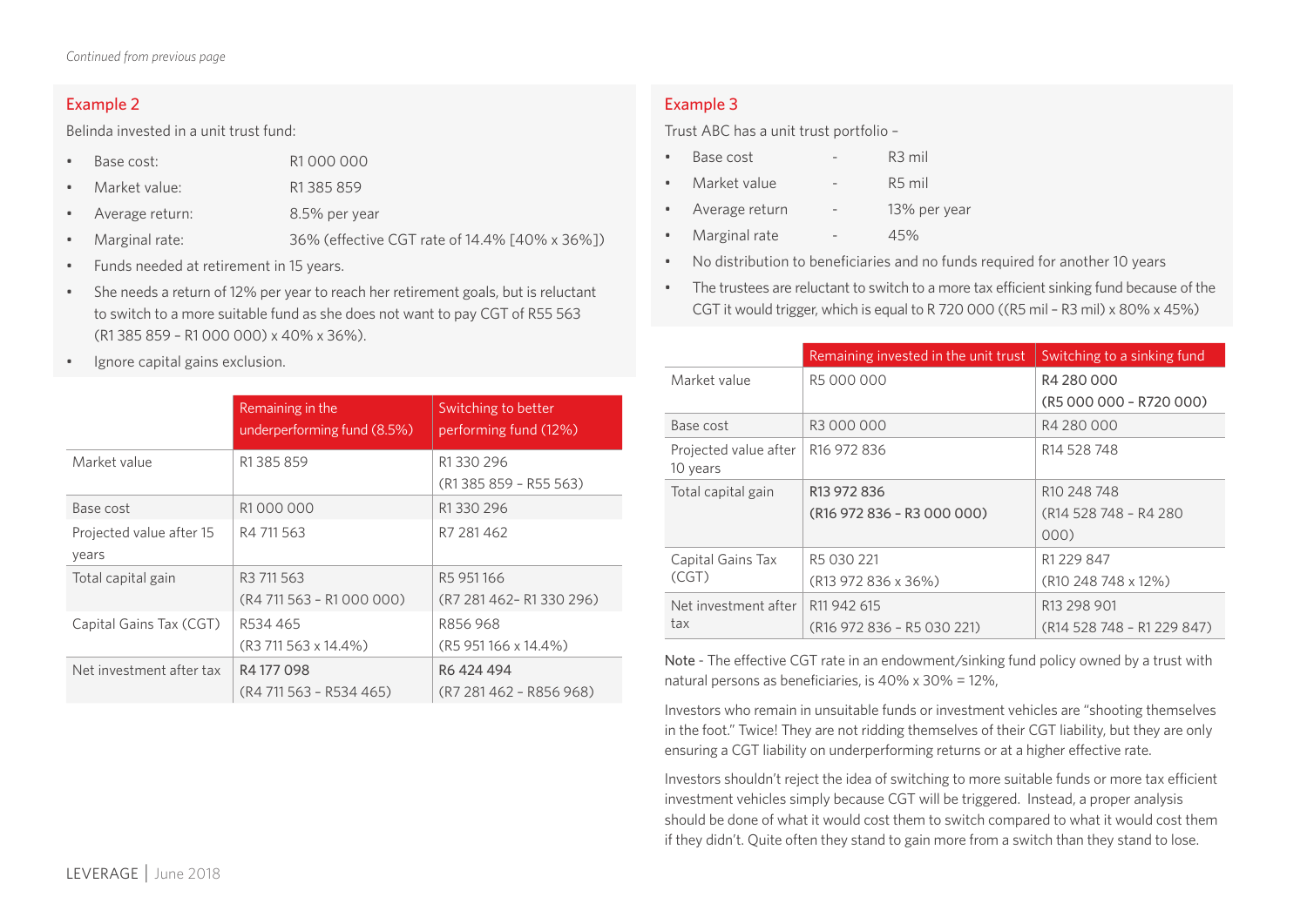# Capital Gains Tax (CGT) implications on death

#### By Arthie Kander, Senior Fiduciary Specialist, Momentum Trust

It became apparent post-2001, with the introduction of Capital Gains Tax (CGT) that a mismatch existed between the application of the Income Tax Act (ITA) and the Eight Schedule (which relates to CGT) on death of an individual. Anomalies and interpretational difficulties permeated themselves, such as in terms of Paragraph 40 of the Eighth Schedule to the ITA, capital gains and losses were recognised in the hands of the deceased, while in terms of Section 25, any income received or accrued and expenses incurred by the deceased estate for the benefit of ascertained heirs and legatees, were deemed to be incurred by those heirs and legatees. In an effort to align all rules applying in respect of deceased persons and deceased estates, unified rules in terms of Section 9HA of the ITA now apply in principle to gains and losses of whatever nature triggered on death, with certain exceptions being preserved.

Section 9HA replaced Paragraph 40 and came into effect on 1 March 2016. This provision deems a deceased person to have disposed of their assets for tax purposes, for an amount equal to its market value on the date of death, for the difference between the market value of all their assets at date of their death and their base cost, with the exception of assets accruing to the surviving spouse and approved public benefit organisations and qualifying long-term insurance policies and fund benefits.

Where assets are inherited by the spouse of a resident deceased, that deceased person is deemed to have

disposed of their assets for an amount equal to the base cost of the assets, on the date of that person's death. No CGT liability will arise where assets are bequeathed to a spouse. Assets inherited by an heir or legatee (other than a spouse), are treated as disposals at market value. Bequests to heirs and legatees could result in a capital gains liability in the hand of the deceased estate. In circumstances where the deceased estate has insufficient liquidity to pay CGT liability, the executor may allow an heir to acquire the asset from the estate provided they accept whole or part of the CGT liability. In such circumstances, the sale of that asset is prevented in order to pay the CGT liability. Such CGT liability together with interest must be paid within three years of the executor obtaining permission to distribute the asset and any CGT liability to such heir.

When a resident natural person dies, they will be liable for CGT on the disposal of assets wherever they are situated in the world. Net capital gains must be included in the taxpayer's taxable income while net losses can be carried forward to the next tax period.

There are three taxpayers involved who could be liable for CGT, they are as follows.

1. The deceased person in the year of death: May be liable for CGT on the growth on the value of the assets (that is, the market value of the asset on the date of death, less the base cost of the asset). The deceased person will be entitled to a CGT exclusion of R300 000 in the year of death (an increase from the annual R40 000 exclusion). All the other exclusions pertaining to CGT will also apply.

2. The deceased's estate: The proceeds resulting from deemed disposal is regarded as the market value of the assets in the estate. The deceased estate will be treated as having acquired those assets for a base cost equal to that market value. Should the executor sell an asset at greater than market value then CGT may be levied on the gain earned in respect of the sale. The executor of the estate must pay this CGT from the estate.

#### 3. The heirs and legatees of the deceased's estate:

The person receiving the asset from the estate is deemed to have acquired the assets inherited at the same market value as the estate plus any expenditure incurred and will be treated as part of the base cost of the asset to the heir. No further CGT will be payable when an heir receives an asset from the deceased estate.

Death triggers a CGT event for a person and their estate. CGT is an added burden to the liquidity of a client's estate. It is fundamental that estate planners assess the impact of tax consequences on bequests made and determine the liquidity needs in such circumstance on death.